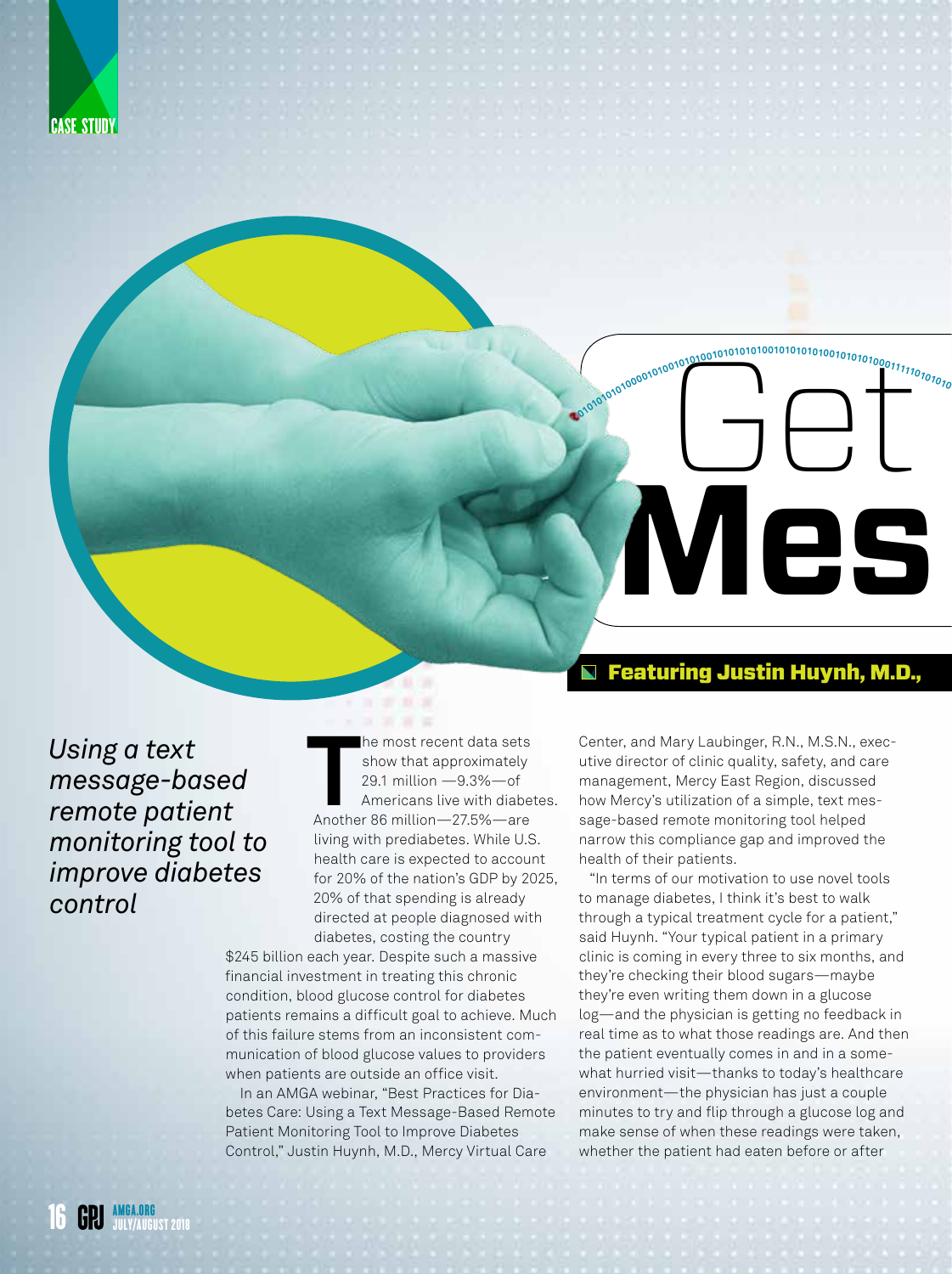## and Mary Laubinger, R.N., M.S.N.

 $\begin{picture}(100,100) \put(0,0){\line(1,0){100}} \put(10,0){\line(1,0){100}} \put(10,0){\line(1,0){100}} \put(10,0){\line(1,0){100}} \put(10,0){\line(1,0){100}} \put(10,0){\line(1,0){100}} \put(10,0){\line(1,0){100}} \put(10,0){\line(1,0){100}} \put(10,0){\line(1,0){100}} \put(10,0){\line(1,0){100}} \put(10,0){\line(1,0){100$ 

**<sup>0</sup>101010101000010100101010010101010100101010101001010101000111110101010101011100110101010010101010101001010101010101001001010110110010101001<sup>0</sup>**

**Mes sage**

they took their glucose reading, etc. And that's if the patient brought glucose readings at all. Based on very limited information and a small amount of time, a provider then has to make a treatment decision to intensify treatment or to decrease treatment without really a complete picture as to what's going on. And then, unfortunately, the cycle at minimum takes another three months to repeat. In a year's time, a provider may only have two or three opportunities to really change the management of that patient."

As a result of these infrequent and datadeficient check-ups, Huynh explains, many patients are left out of control in their glucose management and eventually develop complications that are significant for their health. Recognizing that these care shortcomings could not be sustained in a value-based system of care, Mercy sought to achieve a closer, real-time data collection for its providers to make better management decisions and shorten the cycle of diabetes care.

### **You Have One Unread Message**

The first step Mercy took to achieve this goal of real-time management was to partner with Epharmix, a company that specializes in digital health tools. Initially, Mercy had considered the possibility of building its own unique mobile app. However, this approach felt like it was addressing a stove-top burn with a fire hose rather than a kitchen faucet, so they decided to stick with a simple text message alert.

"The workflow, basically, was that a diabetes educator—and then, later, our care managers would identify a patient with diabetes who they thought could benefit from having more realtime support," said Laubinger. "They would just have their visit with the patient, offer this tool to them, and if the patient was interested, would enroll them right there during the visit. They would explain the text messaging and how it would come to them,and then they would ask the patient to respond to the text message by entering their blood sugar that morning. They

**Mercy sought to achieve a closer, real-time data collection for its providers to make better management decisions and shorten the cycle of diabetes care.**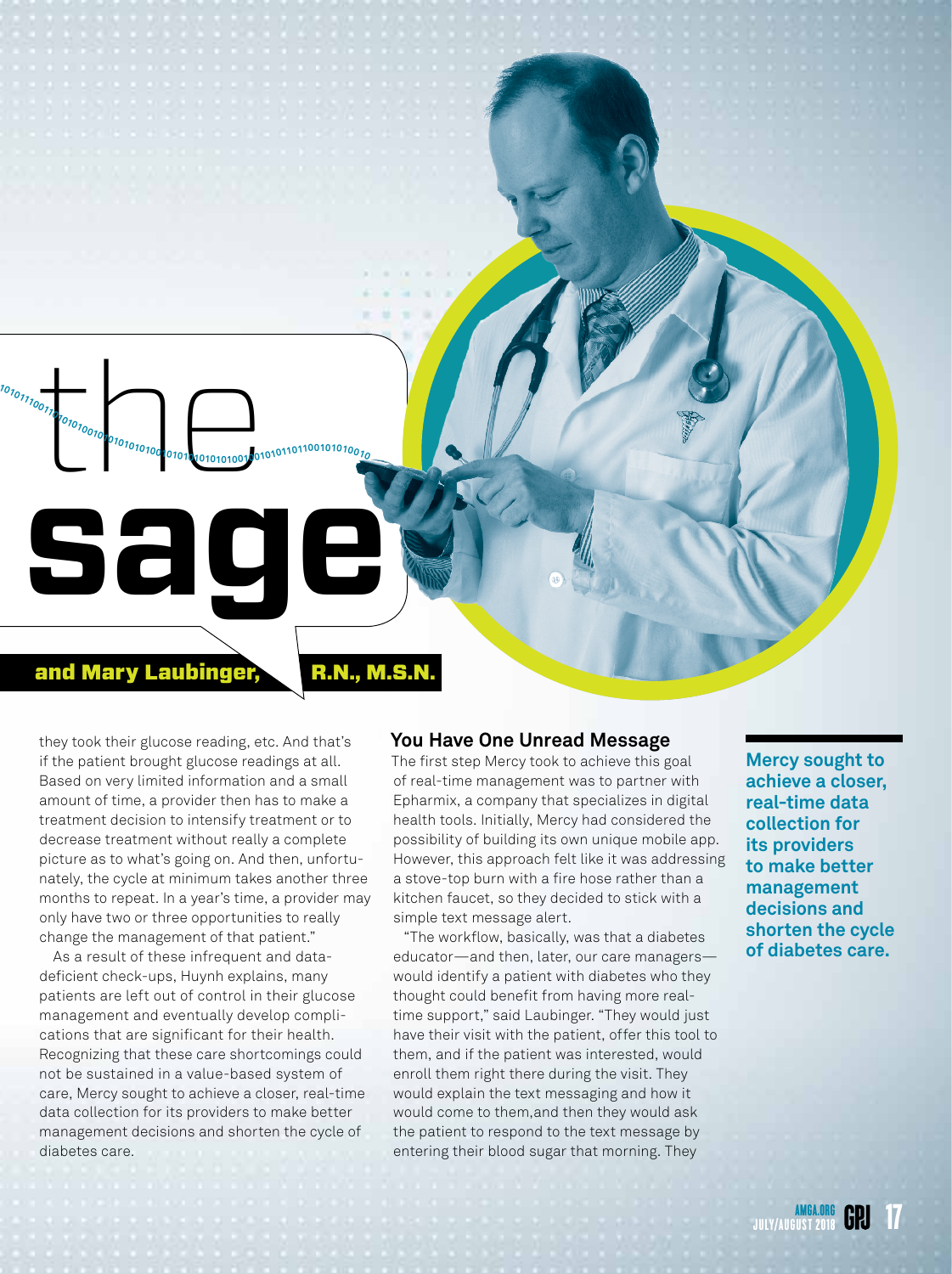

# **Figure 1 Results: EpxDiabetes Mercy East Communities**





**The longer a patient made use of the text message program, the more dramatically their blood sugars decreased, with a 30% drop overall across a 12-week period.**

would then identify the best time for the next text messages to come in and could tailor that to what that patient's preference would be."

Once a patient submitted their levels in response to the text alerts, Epharmix would collect and display the results in easy-to-read comprehensive charts for the providers. The care management team or provider would then receive their own alerts for low blood sugar responses, enabling them to quickly intervene and make adjustments to medications, and thereby prevent further hypoglycemic episodes.

The care management team also receives weekly emails, enabling them to gain a more comprehensive and longitudinal assessment between patient visits, allowing a more thorough identification of trends. Finally, when patients were not prompted to submit their glucose levels, more generic, educational texts would occasionally be sent, reminding the patient to schedule annual diabetes eyes exams, as well as prompting them regarding what to do if and when they experience hyperglycemia or have low blood sugar.

## **Lessons Learned and Results**

With its administrative process in place, Mercy quickly focused on what worked and what didn't when it came to optimizing the tool's utilization. Laubinger says that letting the frontline person who's managing the patient decide who's the right candidate to use the tool worked better than trying to create a report that would permit them to onboard a certain type or group of patients. It also helped maximize acceptance when providers simply described the tool as a routine part of "how we care for patients." And finally, the care team decided to take primary care providers out of the workflow, involving them only for medical decision making. The simplest and easiest way to make the tool work is to assign it to the care management team or diabetes educators.

Fortunately, for such a simple tool, the results were significant. The longer a patient made use of the text message program, the more dramatically their blood sugars decreased, with a 30% drop overall across a 12-week period.